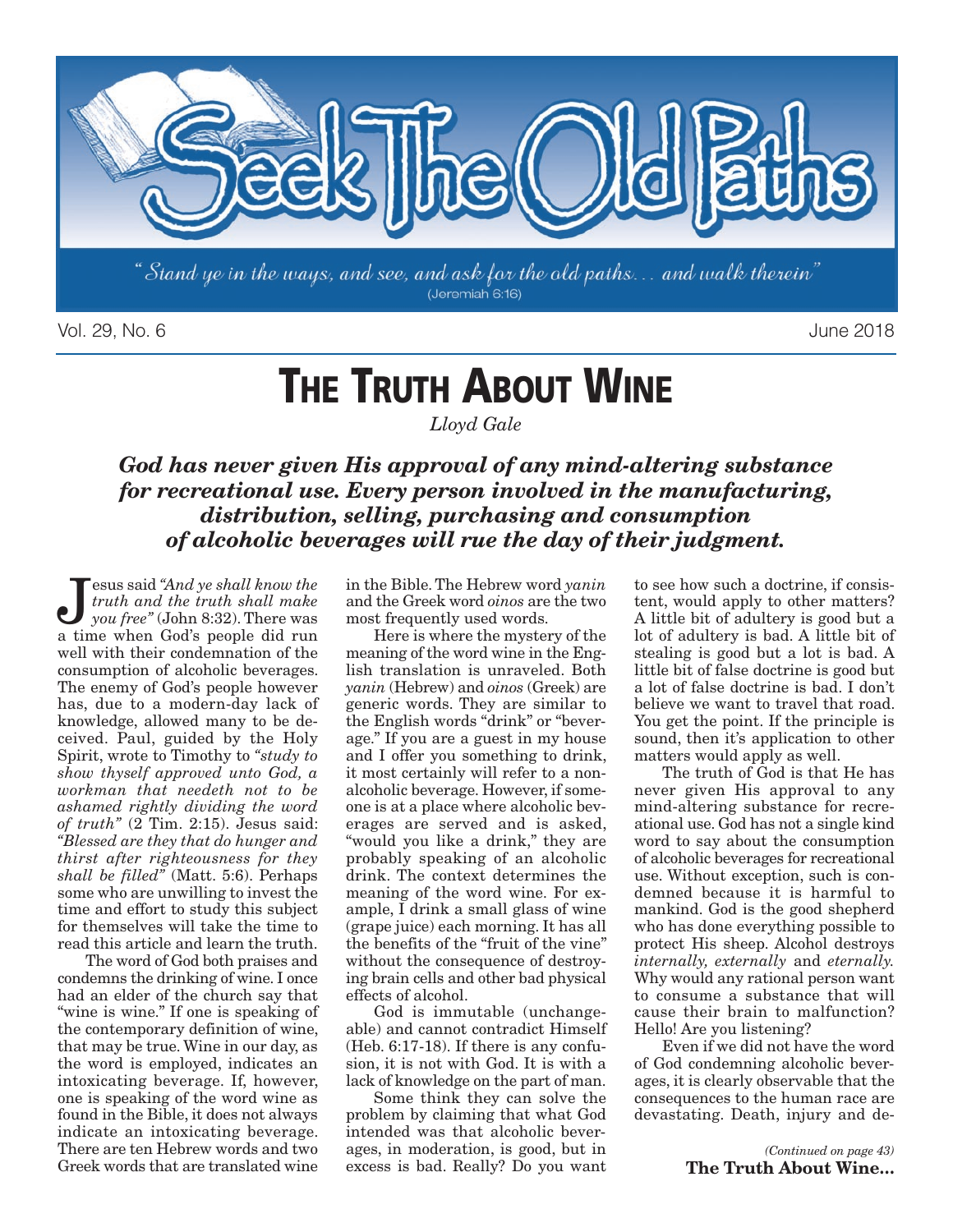

*Garland M. Robinson*

**T** can hardly think of a more needed<br>study among the Lord's people<br>than this one. All I have talked to<br>on this subject, without exception, can hardly think of a more needed study among the Lord's people than this one. All I have talked to have expressed great interest in it.

People everywhere have problems. Brethren have problems. Problems cause division. Sometimes division is warranted (2 Cor. 6:17; Eph. 5:11), many times it is not (1 Cor. 3:3; 11:17-18); but none the less, brethren divide. Jesus prayed that it not be so among his disciples. *20"Neither pray I for these alone, but for them also which shall believe on me through their word; 21That they all may be one; as thou, Father, art in me, and I in thee, that they also may be one in us: that the world may believe that thou hast sent me"* (John 17:20-21).

Many factors enter the picture when it comes to problems and solving them. However, there is only one right way to solve problems, the Lord's Way. Ignoring them or sweeping them under the rug is not solving them. Compromising the Truth in order to get along is not solving them. When brethren go through life and never solve their problems, we may rest assured the Lord will solve them at the judgment. Surely, no righteous person desires they be resolved this way? Then, it will be too late for at least one of the sides and perhaps both sides of a problem. The rich man saw that the other side of death was too late to make changes (Luke 16:19-31). Cry as he may, he could not change the fact that he was in torment. He could not go back to earth and make amends. He could not correct the wrongs he had committed nor the benevolent acts he neglected. It was too late!

The first seven verses of Acts chapter six provides vital information regarding solving problems. The early church had been enjoying peace and prosperity as is recorded in chapters 3-5 of Acts. Now, a situation arose which posed a threat to their unity. Their peace and harmony was in jeopardy of being broken and destroyed. The number of the disciples was increasing greatly. The church began with about 3,000 (Acts 2:42), and by Acts 4:4, the brethren numbered five thousand men. *"Believers were the more added to the Lord, multitudes both of men and women"* (Acts 5:14). Many were poor and needed help. Those who were able, assisted those who had need of food, clothes and shelter (Acts 4:34-37). However, as population increases, problems arise. This is true in regards to any culture or situation. The more people in a congregation, the greater potential for problems among them.

Acts 6:1 reports that brethren were caring for one another daily by supplying food and necessities for needy widows. They were busy seeing to the needs of members and those who had need. But in this much needed work, murmuring, complaining, whispering, arose, particularly among the women of Grecian ancestry. Something needed to be done. To add to the problem at hand, brethren became divided along "class" or "ethnic" distinctions (6:1). The Grecians were Jews of foreign birth (Hellenists). Even if they were not from foreign lands they were of Greek descent and lineage. The Hebrews were those who did not have the influence of outside cultures. They were neglecting those of Greek influence. The solution was for everyone to be treated fairly. But their favoritism prevented that.

Prejudices (for whatever reason) ought to be non-existent among God's people. The church is a melting pot of every culture, background, language, age and color. *"For there is no respect of persons with God"* (Rom. 2:11) and neither should we be found guilty of it. *"My brethren, have not the faith of our Lord Jesus Christ,*

*the Lord of glory, with respect of persons"* (James 2:1). *"But if ye have respect to persons, ye commit sin, and are convinced of the law as transgressors"* (James 2:9). Many other verses show this to be true (Acts 10:34-35; Eph. 6:9; Col. 3:25; James 2:1-9; 1 Peter 1:17).

The problem of neglect and partiality was approached with promptness (6:2). As soon as the situation became known to the apostles, they set out to correct the problem. The apostles, being wise and sound men, called the disciples together and determined that seven men be chosen to handle the situation (6:3). It was good that the brethren, not the apostles, select the ones from among themselves to settle the issue. The apostles simply prescribed the qualifications that such men should meet. Exactly "how" these men were chosen is not given. Whether it was by vote or balloting or if there were nominees chosen first, we simply are not told. The selection of such men should be left to the good judgment of each congregation.

This issue was something the apostles could delegate for other sound and sober men to handle (6:3). *"It is not reason"* (6:2), meaning it is not pleasing or agreeable, it is not fit or proper for the apostles to leave the work of preaching and teaching the Word. They had work to do for which they had been appointed. There was no reason for them to leave their work in order to "serve tables" (v.2). It's not that they considered themselves to good or important to stoop to such menial tasks, but, they had the knowledge, experience, expertise, responsibility, ability to work in matters where they were most qualified. They should not neglect or abandon the work of preaching the Word. Their primary responsibility was in giving themselves to prayer and the ministry of the Word (6:4). The great work of evangelizing was not to be hindered. Any time there is a problem among brethren, precious time is taken away from teaching and preaching the Gospel.

Every member of the church has at least one talent (and usually several that have not yet been discovered; cf. Matt. 25:14-30). Each one must use what they have and never begrudge others for what they are able to do. It takes all in the Lord's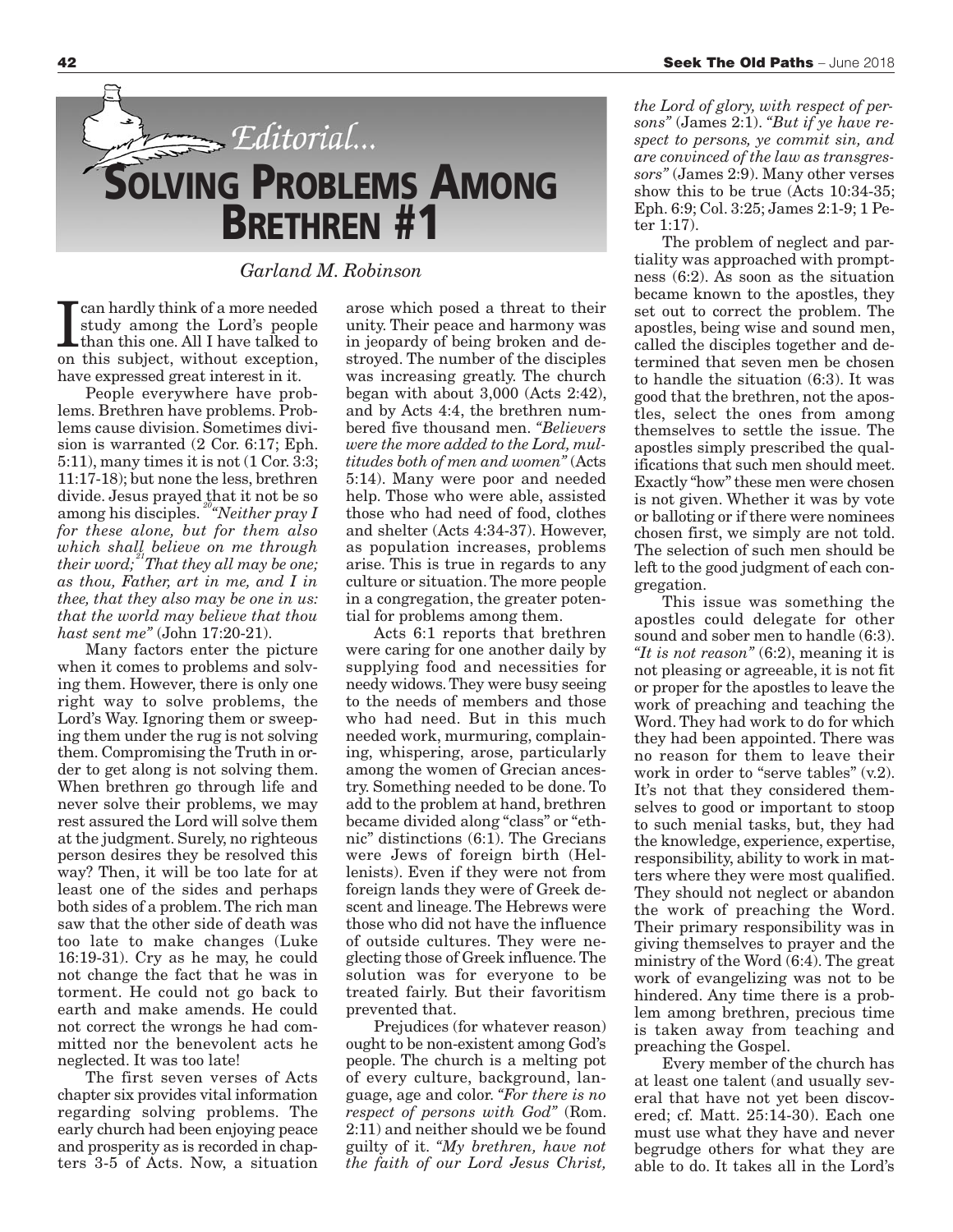church to make a vibrant, living body to function as it should. Romans 12 and 1 Corinthians 12 make this abundantly clear. We would do well to read these chapters often. *"For the body is not one member, but many. If the foot shall say, Because I am not the hand, I am not of the body; is it therefore not of the body? And if the ear shall say, Because I am not the eye, I am not of the body; is it therefore not of the body? If the whole body were an eye, where were the hearing? If the whole were hearing, where were the smelling? ... And the eye cannot say unto the hand, I have no need of thee: nor again the head to the feet, I have no need of you. Nay, much more those members of the body, which seem to be more feeble, are necessary"* (1 Cor. 12:14-17,21,22).

There's work in the kingdom for every member. There were others who could handle the task of "serving tables." Three qualifications were given in selecting those to take care of this problem. They must be men of *"honest report," "full of the Holy Ghost"* and full of *"wisdom"* (v.3).

1) *They were to be of honest and good report.* They would be known by their reputation among the saints as well as those outside the Lord's church as being fair, impartial, respectable men of integrity. Honesty and integrity are virtues desperately needed today; not only in the world, but especially in the church. Many verses teach us to be honest and deal honestly with all men (Rom. 12:17; 13:13; 2 Cor. 8:21; 13:7; 1 Thess. 4:12; Heb. 13:18; 1 Peter 2:12). We need more honest and good men who will mediate between brethren to help solve differences and difficulties.

2) Being *full of the Holy Spirit* could either have reference to their ability to work miracles (which was given them through the laying on of the apostles hands, Acts 8:18), in which case would show evidence of their faithfulness in the Lord; or, it may simply have reference to their submission to the teaching of the Holy Spirit (I believe the latter is the correct understanding). This would be evidenced by them exemplifying the "fruit of the Spirit in their lives" (cf. Gal. 5:22-25). Such individuals would therefore be walking by the Spirit; i.e., living by and according to the teaching of the Spirit (Rom. 8:1,4). Either way, they would be men

of character and integrity to be chosen to such a noble and worthy task.

3) Being *full of wisdom* would show they possessed that practical good sense and judgment which would enable them to make fair and just decisions in accomplishing the work of the Lord. Wisdom has been spoken of as "applied knowledge." Knowing the right ways of the Lord, they would have the good sense to apply that knowledge in a useful way to benefit the brethren, get the job done, while at the same time satisfying the Lord. There are often complicated problems to be worked through in relationships between brethren. Level-headed men are desperately needed to help settle these differ-

### **The Truth About Wine…** *(Continued from page 41)*

struction, as a result of alcohol consumption, are so common place today that most arrests, accidents and deaths go unreported. I doubt we are able to open the eyes of the worldly, but surely members of the Lord's church should not be deceived. Just because it has become socially acceptable to consume alcoholic beverages at business or social gatherings, a Christian must not be pressured into joining the crowd. Alcoholism and drug addiction are not diseases, they are self-imposed addictions. They are sin!

Smith's Bible Dictionary defines the word wine as grape juice, syrup. That is the meaning of the word wine in it's unfermented state. It is only when the pure juice of the grape or other fruits are fermented that they become alcoholic. God praises grape juice, but condemns alcoholic fermented juice of the grapes and all other forms of alcohol as a beverage.

Hear God's words to Aaron. *"And the Lord spake unto Aaron, saying, do not drink wine nor strong drink, thou, nor thy sons with thee, when ye go into the tabernacle of the congregation, lest ye die. It shall be a statue forever throughout your generations. And that ye may put difference between holy and unholy, and between unclean and clean; and that ye may teach the children of Israel all of the statutes which the Lord God hath spoken unto them by the hand of*

ences. They have the ability to see through the clutter and get to the heart of the matter. They would be more concerned with coming to a just solution to satisfy the Lord and His glorious work than they would be in catering to the feelings of those involved. However, they are able to use wisdom in carrying out the solution that would be the best for both sides in a disagreement.

For those who love the Lord and His church, their desire is to bring glory to God and the advancement of His Cause. Each will gladly submit to the just judgment of honest and fair brethren who mediate such affairs.

*Moses"* (Lev. 10:8-11). The influence of alcohol is unholy and unclean.

The inspired writer of Proverbs describes the consequences of the consumption of alcoholic beverages. *"Who hath woe? Who hath sorrow? Who hath contentions? Who hath babblings? Who hath wounds without cause? Who hath redness of eyes? They that tarry long at the wine; they that go to seek mixed wine. Look not thou upon the wine when it is red, when it giveth his colour in the cup, when it moveth itself aright. At the end it biteth like a serpent, and stingeth like an adder. Thine eyes shall behold strange women, and thine heart shall utter perverse things"* (Prov. 23:29-32).

My question is, who wants to subject themselves to such consequences, and by influence, on their loved ones? What father or mother wants their child to play with a deadly serpent or adder? There is no moderation in sin. Proverbs 20:1, *"Wine is a mocker, strong drink is raging; and whosoever is deceived thereby is not wise."* A person who is not wise is a fool. These words could be today's headlines or lead story on the news every day.

In my lifetime, I have seen the day when the person who consumed alcoholic beverages was the exception. But today, the person who does not consume alcoholic beverages is the exception. However, I thank God for those who say "no thank you, I do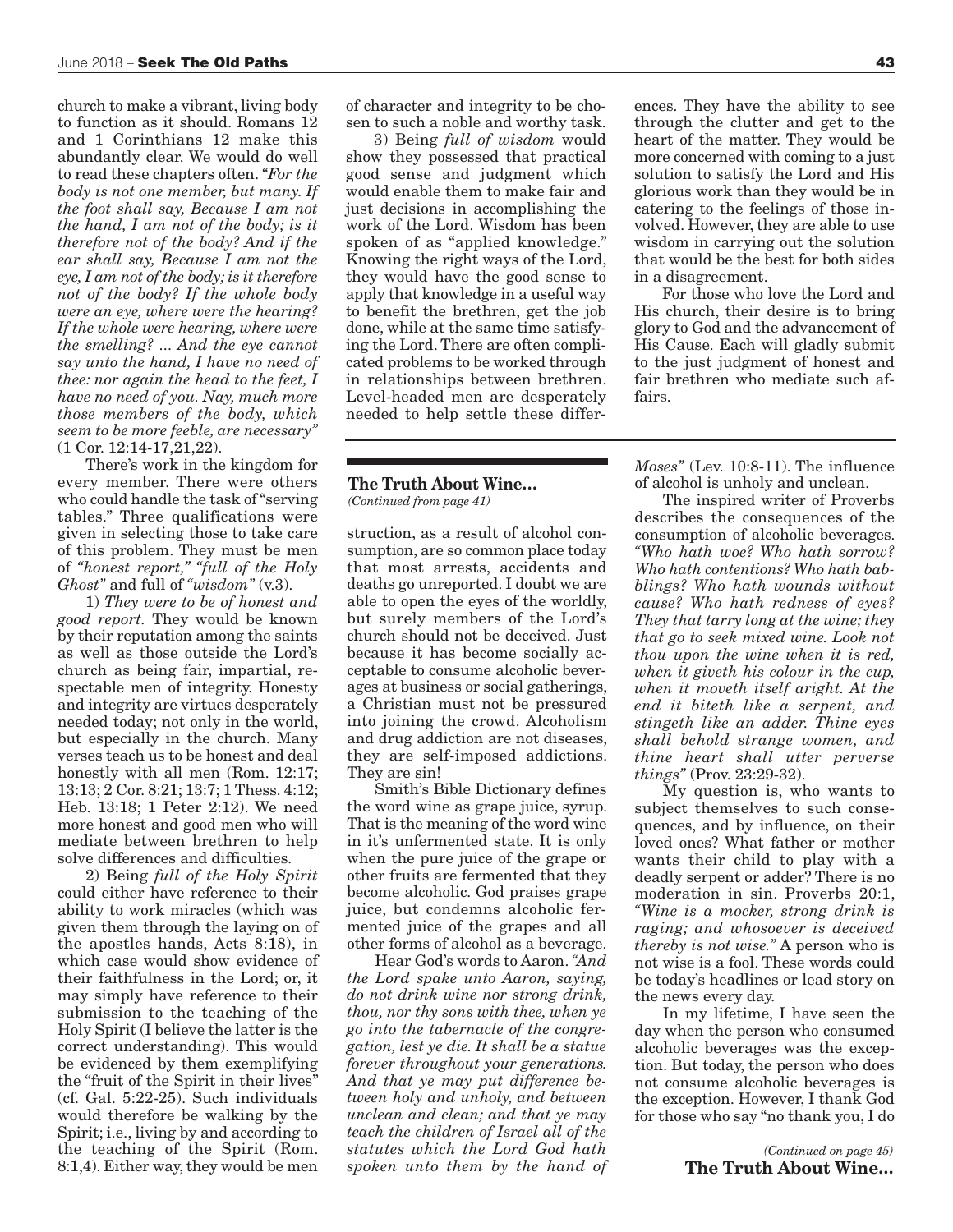## **HOW WE GOT THE BIBLE #6 TRANSLATION**

*Randy Kea*

The number of people who would<br>
be able to read and speak flu-<br>
ently Old Testament Hebrew<br>
and Now Testament Grook is minute be able to read and speak fluand New Testament Greek is minute. Essentially, all people depend upon a translation to read and understand God's Word. The fundamental point of all of the articles in this series is that the very *words* of the Bible are *inspired* and thus are *authoritative.* To have God's Word today we must have: 1) Verbal Inspiration, 2) Verbal Preservation and 3) Verbal Translation. God miraculously gave and confirmed His words and God providentially preserved His *words.* Why would anyone, therefore, want to use any translation that is not a FOR-MAL (parts of speech left intact) VERBAL (each word accurately translated) translation? This article in this series will maintain that the *King James Version* is superior to all other English translations. Here are the reasons we maintain and defend this position:

1. *The KJV is based on the correct text base for the Old Testament* — the traditional Masoretic Hebrew text, between 500-1000 A.D. — standardized by the Masoretes (whose job in life was to copy the Hebrew text with astonishingly strict rules — counting letters and words, etc.). Remember Jesus used the Hebrew Old Testament text, not the Septuagint or the Dead Sea Scrolls or other spurious sources (Luke 24:44; Matt. 23:35; 5:17-18; Rom. 3:1-2). These passages are internal inspired evidence, not conjecture from so-called textual critics. Remember Jesus never corrected the Hebrew text when He cited it.

2. *The KJV is based on the correct text base for the New Testament* the traditional Greek text (or Received Text) underlies the New Testament in the King James Bible. Although there were 30 editions of the Received Text made over the years with slight inconsequential differences such as spelling, accents and breathing marks, word order, etc, they are essentially the same. KJV

translators had all this evidence before them. In 1881, Westcott and Hort, two liberal and modernistic theologians of the Anglican church, rejected and decided to modify the traditional Greek New Testament text. They changed the Textus Receptus in over 5,600 places involving almost 10,000 words. This is why modern versions have those distressing marginal notes that cast doubt on the integrity of certain passages (as an example, the last twelve verses of Mark and the confession of the eunuch in Acts 8:37). Clearly, they had no regard for the verbal inspiration and preservation of the Bible, and yet, modern translations use a text type that is basically the same as the Westcott and Hort text for the New Testament — i.e. the Nestle-Aland Greek text or Critical Text. If you defend the critical text, you must abandon the belief in verbal preservation.

3. *The KJV is the result of the translating work of the greatest and most qualified linguists ever assembled, before or since.* The KJV translators are incomparable and unsurpassed even today in linguistic scholarship. I simply do not have time or space to adequately give examples of their superior qualifications. This is a study within itself which I urge all of our readers to investigate. Sometimes I hear people say, even in the church, Bible translators today are more "scholarly" than the KJV translators. Anyone who would make such a statement speaks from ignorance on this matter and is probably just repeating what they have heard someone else say. Let me mention two out of multiple examples. Lancelot Andrews was conversant in fifteen languages. It would be interesting to look for some modern translator who was so qualified. John Bois, by the time he was six years old, could write Hebrew legibly and had read the Old Testament through in Hebrew. Some 54 translators started out the process (some died before the completion of the

translation). This left 47 by the end. All of these men had similar remarkable qualifications and capabilities.

4. *The KJV used a verbal and formal equivalence method of translating.* By verbal, of course, we mean each word in the original was considered and translated as reliably and accurately as possible into English. By formal is meant that the part of speech was retained in the translating process as closely as possible (nouns translated as nouns, adjectives as adjectives, prepositions as prepositions, etc). Modern speech translations to one degree or another are based on the "dynamic equivalence" method of translation. Dynamic equivalency is best summarized in the preface of the NIV (New International Version). The preface says of its own translators: "They have striven for more than a wordfor-word translation." Later the preface says: "To achieve clarity the translators sometimes supplied words not in the original texts..." The word dynamic means "change" or "movement." Do we want translators to change and move away from the very words of God, or do we want them to stay as close as possible to a verbal process? We certainly know how God feels about the matter. The Bible teaches that we are not to "add unto," "take away from," or "pervert" in any way His words (Gal. 1:6-9; Rev. 22:18-19; Prov. 30:5-6; Deut. 4:2; 12:32). Again, why would anyone who claims to respect the Bible use or promote in any way translations which are not verbal and formal in their translation technique?

5. *The KJV translation process was unique and meticulous.* Textual scholar D. A. Waite describes this process: "It was a team effort. So there were the seven original individual translations, one time as a group, five more times by the other groups. Then, at the end of the work, two men from each of the six groups got together and made a final revision as to what wording should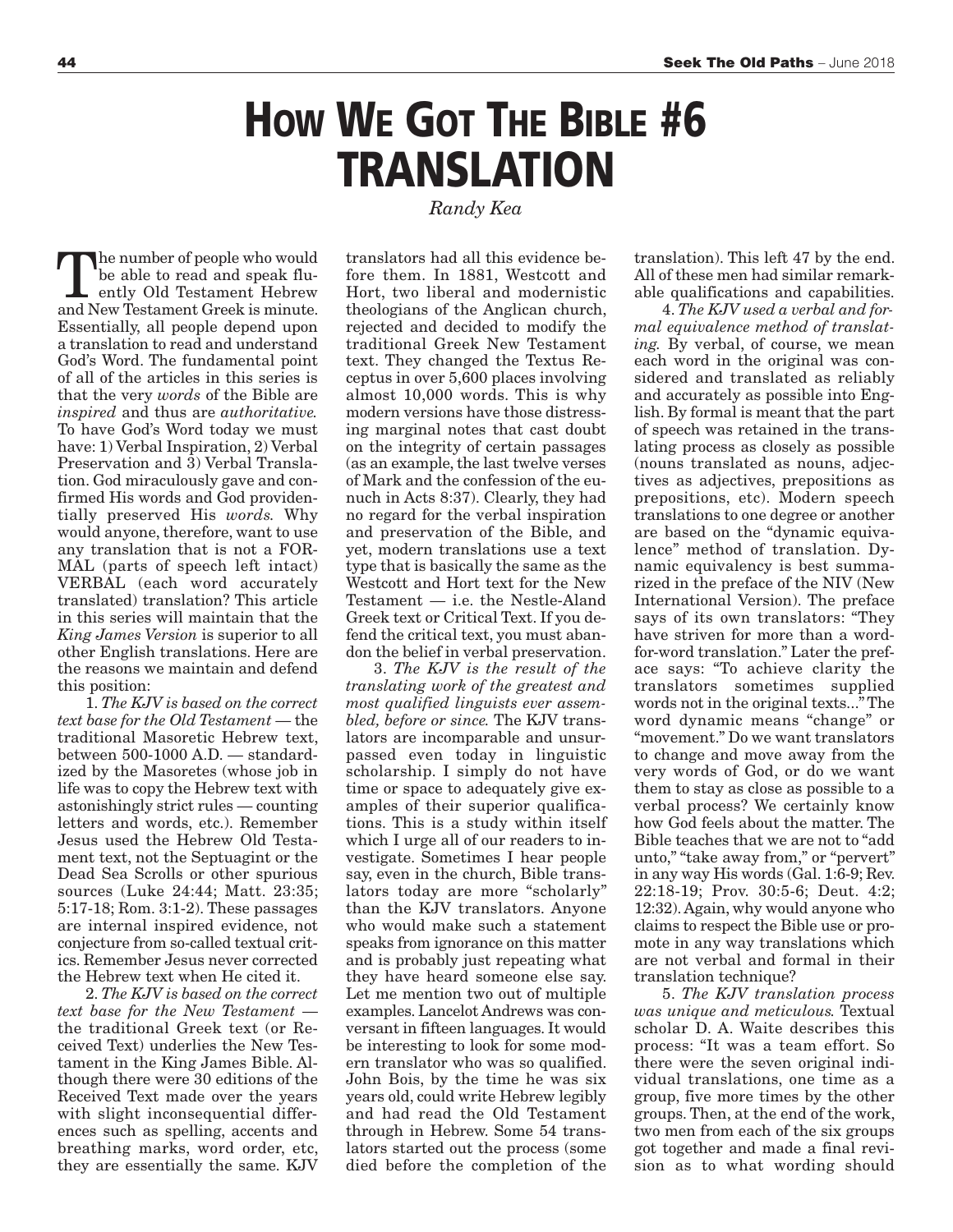stand. No less than fourteen different times the translation for each book was gone over... This is an unusual, and so far as we know, a never before and never afterward team technique that was used." There are no inspired translators; however, when a translator brings the Hebrew or Greek word that has been in-breathed by God (2 Tim. 3:16) over into English accurately and reliably, it is just as much the Word of God in English as it is in the original language.

6. *There is fatal error in modern translations.* This is the type of error that has eternal consequences if taught and believed. Here is a sampling (many more could be noted) from some of the more prominent and well-known translations:

The **NIV** (New International Version) teaches the false doctrine of "faith only" in Romans 1:17. The Calvinistic doctrine of inherited sin is written right into the text (Psalm 51; Rom. 8). Man is not born with a sinful nature.

The **RSV** (Revised Standard Version) teaches the false doctrine of "faith only" (Rom. 11:20). The word "only" is not in the text at all in this passage, but was inserted by the RSV translators. It attacks the deity, sonship, and virgin birth of Christ. The translators changed "virgin" to "young woman" in Isaiah 7:14. They changed "only begotten" to "only son" in John 1:17, 3:16, etc. They changed Mary's statement, "I know not a man"

to "I have no husband."

The **ESV** (English Standard Version), according to the preface, is adapted from the RSV. It is based on a faulty text type (Nestle-Aland). John 7:53-8:11 and Mark 16:9-20 are placed in brackets, casting doubt on the integrity of these passages. Matthew 5:32 and 19:9 change "fornication" to "sexual immorality" which is too broad and inclusive.

The **ASV** (American Standard Version), **NIV, NASV,** and **RSV** all omit "firstborn" in Matthew 1:25 which refers to the virgin birth of Christ. They do this because they use the Critical Text instead of the traditional Received Text.

The **NASV** (New American Standard Version) uses the general terms "unchastity" and "immorality" instead of the specific word "fornication" in Matt. 5:32 and Matt. 19:9. By definition, this would allow divorce for other reasons than what the Lord said.

The **NKJV** (New King James Version) uses the general term "sexual immorality" in Matt. 5:32 and 19:9. This is still too general. Lasciviousness is sexual immorality, but not a scriptural reason for divorce.

The **ASV, NIV, NASV,** and **RSV** all omit the word "God" in First Timothy 3:16, again attacking the deity and virgin birth of Jesus. The Critical Text is used, not the Received Text.

Because they use the Critical Text, the **ASV, NIV, NASV,** and **RSV**

all cast doubt upon the integrity of Mark 16:9-20 by setting this section apart with brackets or by some comments in the marginal notes.

### **CONCLUSION**

The King James Bible is trustworthy, reliable, and accurate. It continues to be, in spite of its critics, the superior English translation for the above reasons and more. We recognize that on occasion we must go back to the original language for clarification and full meaning with difficult passages. Nevertheless, it is the best in English yet today.

Modern translations from the ASV forward are based on a faulty text type, significantly different from the text of the KJV, plus they use the deadly and dangerous dynamic equivalence technique in the translation process. We sometimes hear people say, "All translations have errors." May I kindly point out that the issues with the King James Bible (archaic words, etc) are not in the same category as the error found in modern translations. An archaic word is not error — it's old. The textual foundation and verbal accuracy of the KJV stands solid and stable.

(I am thankful to Garland Robinson for encouraging and allowing me to present this series in STOP)

> *1515 N 30th Ave. Humboldt, TN 38343*

### **The Truth About Wine…**

*(Continued from page 43)*

not drink alcoholic beverages." Stop and think. If Aaron and his sons went into the tabernacle under the influence of alcoholic beverages, the penalty was death. After all of God's warnings about drinking alcoholic beverages; what about those seeking entrance into heaven under the influence of alcohol?

### **JESUS CHANGED WATER INTO WINE John 2:1-11**

After the wedding guests and the governor had consumed the wine the bridegroom had provided, the taste buds of the director of the wedding was still able to determine that the

wine Jesus prepared was better than the first which was an indication that the wine the bridegroom had provided was grape juice and not alcoholic wine which dulls taste buds. He mistakenly concluded that the bridegroom had not served the best wine (grape juice) first. Most likely, however, the bridegroom had served his best wine first (which was all he had). The governor did not know the source of the wine Jesus had prepared.

There is evidence that Mary (the mother of Jesus) had been asked to assist in the marriage feast. Both Jesus and his disciples had been invited to the wedding. We learn that the amount of wine that had been provided for the wedding feast had been consumed and that it was Mary who assumed the responsibility to provide more. She turns to Jesus with confi-

dence that he both could and would provide more wine. The response of Jesus was, my hour has not yet come. Mary, ignoring the response of Jesus, tells the servants to do whatever Jesus tells them to do. What Mary told the servants is good advice for us as well — whatsoever Jesus tells us to do, do it.

There were six waterpots that were able to contain between two or three firkins apiece. They were filled up to the brim with water. Vine's defines a firkin as about nine gallons. Calculating an average size of the waterpots, it would amount to 45 gallons of wine (180 quarts). If we are to believe that the wine served at this wedding feast was an alcoholic wine, then Mary, Jesus and his disciples were all participants in a drunken feast. That would mean Je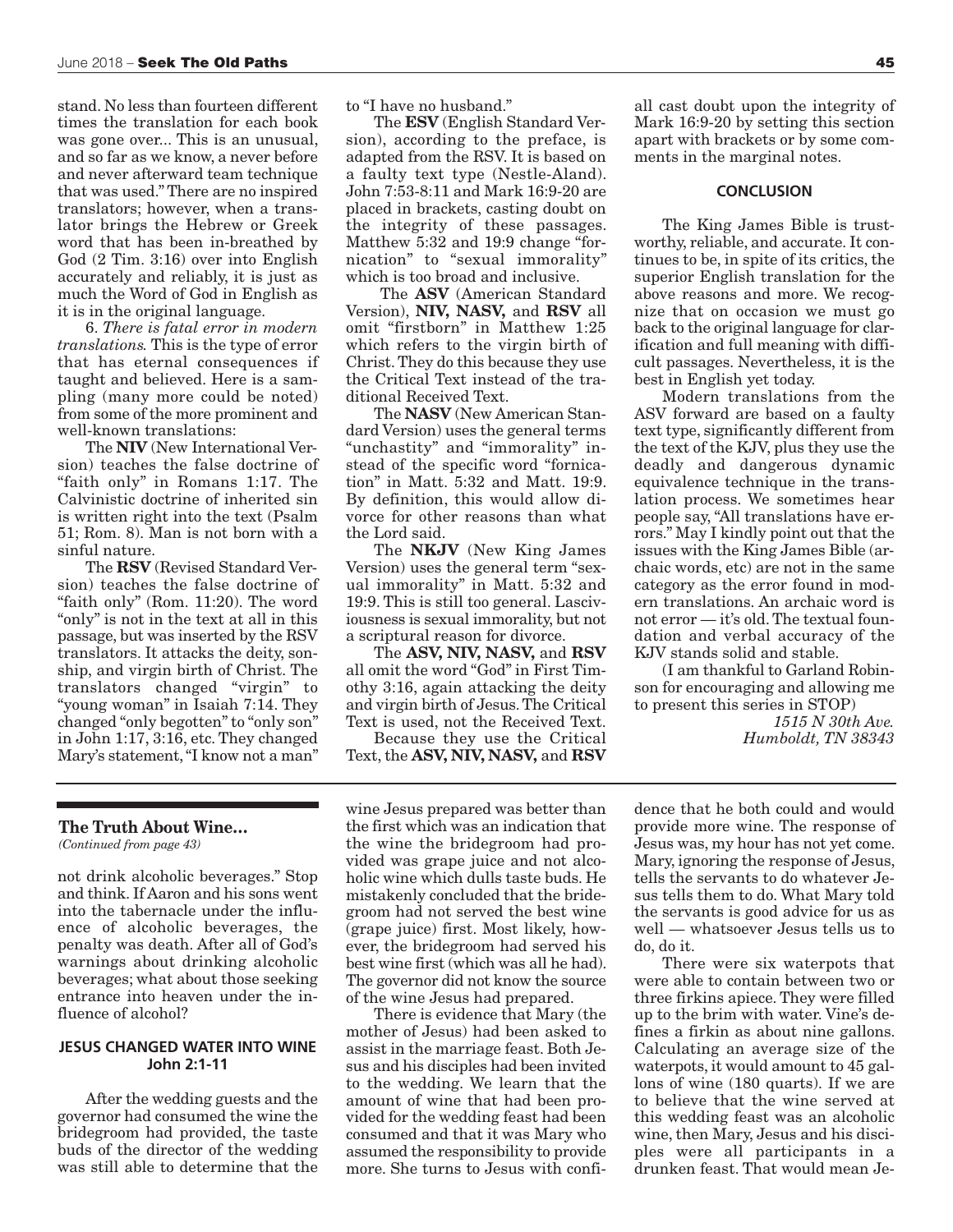sus sinned and could not have been the atoning sacrifice for our sins because a sacrifice had to be without spot or blemish. By what authority do I make that statement? By the authority of the word of God. Jesus lived under the Old Testament law of Moses and kept it perfectly. He was holy, harmless, undefiled, separate from sinners, without spot or blemish (Heb. 7:26; 1 Peter 1:19).

Under the law of Moses, the prophet Habakkuk was inspired to teach: *"Woe unto them that giveth his neighbor drink, that puttest the bottle to him, and makest him drunk also..."* (Habakkuk 2:15). God puts a curse on those who would give their neighbor intoxicating drink. In another manner of speaking, any person supplying alcoholic beverages to their fellowman is guilty of sin and deserving of the curse of God.

We know therefore that Jesus did not turn water into intoxicating wine because Peter was inspired to de-

scribe Jesus as being without sin. *"Forasmuch as ye know that you were not redeemed with corruptible things, as silver and gold, from your vain conversation received by tradition from your fathers; but with the precious blood of Christ, as a Lamb without spot or blemish"* (1 Peter 1:18- 19). Those who accuse Jesus of turning water into intoxicating wine, wrest/twist the Scriptures and condemn themselves.

Satan encouraged Eve to believe a lie concerning the forbidden fruit. Many today are deceived concerning the consumption of mind altering substances for recreational use. The agents of Satan actually accused Jesus of being a "wine bibber" which was true if our understanding of the word wine bibber means one who drinks wine, but the wine Jesus consumed was grape juice, not intoxicating wine. That fact you can take to the judgment with you and hear well done, well understood.

Every person involved in the manufacturing, distribution, selling, purchasing and consumption of alcoholic beverages will rue (lament, regret) their day at the judgment. *"You shall know the truth and the truth shall make you free"* (John 8:32).

Only those who have closed their eyes and stopped their ears refuse to understand the price the human race pays for the consumption of mind altering substances. The so called "good people" who only use alcoholic beverages in "moderation" are enablers and abettors of the of elixir of Satan known as alcohol.

How sad that many who claim to be Christians can be found with their refrigerators containing alcoholic beverages. The drink God's people are to be advocating and dispensing is the water of life (John 4:14). Serve it in abundance and with much love. *1186 Martha Leeville Rd. Lebanon, TN 37090*

## **WARNING YOUTH ABOUT ALCOHOLISM**

Tow much of an impression do we leave on our young people **L**when warning about the dangers of alcohol? Are we telling them what they really need to know? Do we give them sufficient reason to abhor the use of alcohol? If not, we are not doing our job.

At no time in the history of the world has there been a greater need to educate youth (and everyone else) about alcohol. It is a thief of the soul. Before they find themselves being tempted to drink, they need to be impressed with the terrible consequences of what could develop in their lives.

But, the question is this — are we ourselves prepared to tell them what they really need to know? Consider the following.

### **THE PROBLEM**

The drinking/use of alcohol, and the resulting complications of alcoholism, is one of our nation's greatest social and moral problems. Literally hundreds of thousands of homes have *Jon Gary Williams*

been ruined because of this problem. Broken lives by the millions lie in the wake of this tool of Satan. Suicides due to problem drinking are ever increasing. More than 100,000 U.S. deaths are caused by excessive alcohol consumption each year. Direct and indirect causes of death include drunk driving, cirrhosis of the liver, falls, cancer, and stroke. Each year more than 30,000 lives are lost on the highways because of drunk drivers.

It is impossible to say exactly how many United States citizens suffer from an alcohol-use disorder, but the best sources estimate the number to be at least 30 million, and of that number it is estimated that 17 million are alcoholic. This means that about one out of every twenty Americans is an alcoholic. And to make matters worse, the number of young people who drink alcohol regularly continues to rise. Among growing numbers of high school youth, drinking alcohol is the popular thing, and this trend is evermore reaching into the junior high (middle school) level.

The sad thing about this is that these young people don't know where they may be heading — to a life of alcoholism!

### **THE FACTS**

We must tell our young people the facts about alcoholism. We must make this so clear that they cannot misunderstand! We must leave an indelible impression on their minds! Often, however, we only touch the surface and fail to get at the heart of the matter. We tell them it is sin but they already know this. We quote Biblical warnings against drunkenness — but they have already heard them.

In addition to emphasizing the lack of spirituality in drinking alcohol, we should give these youngsters some hard facts they can relate to. Let's impress on their minds some things they won't forget. Well, what are these hard facts?

1) **No One Knows If He Or She Will Become An Alcoholic.** Obviously, no one ever set out to be an al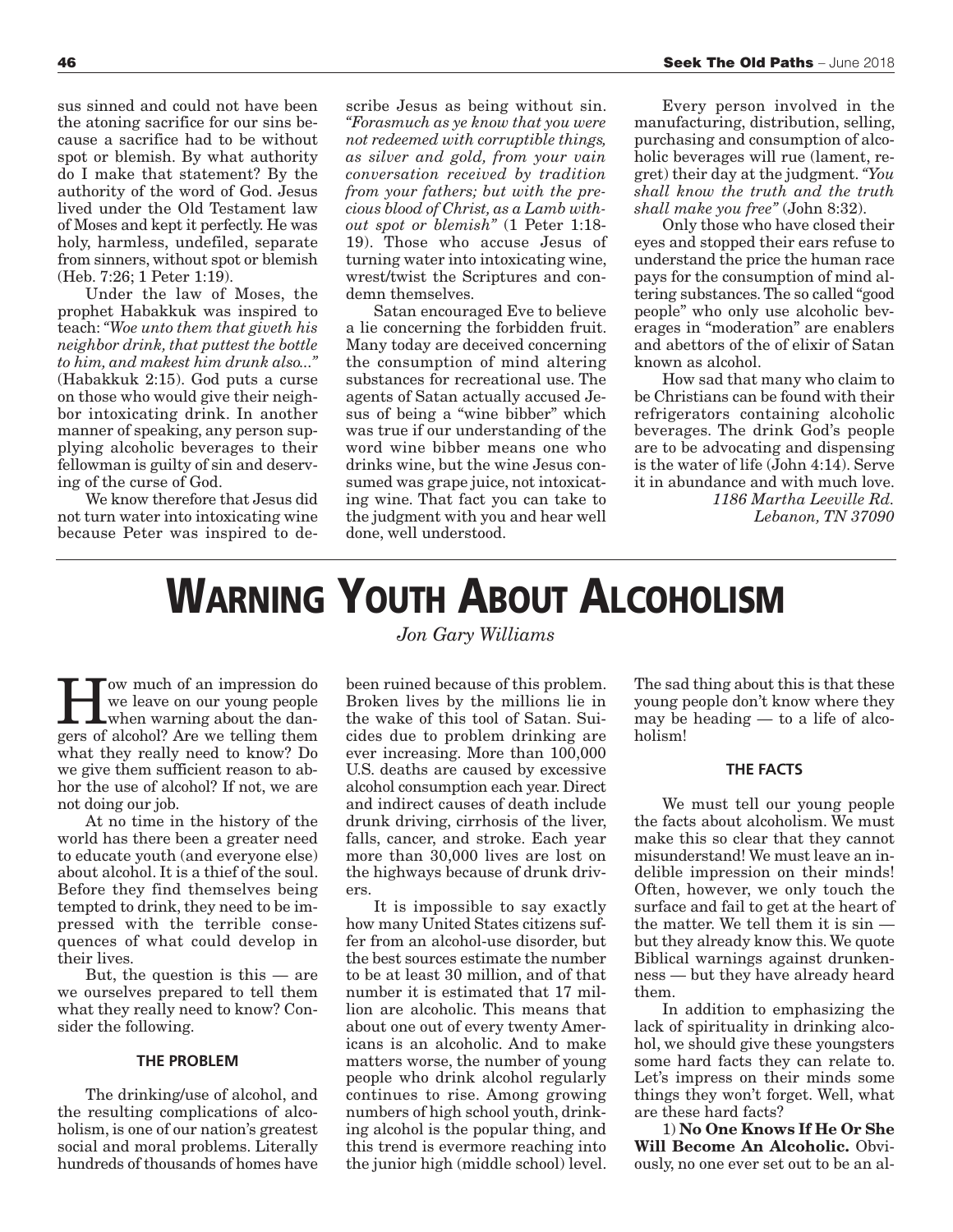coholic. A brother who works with alcoholic rehabilitation programs once asked a group of teenagers, "What do you plan to be?" They responded with different answers: teacher, policeman, preacher, doctor, and so on. He then asked, "How many of you plan to be an alcoholic?" The room was silent.

The fact is, no one plans to be an alcoholic. Well, if no one wants to be addicted to alcohol, why are there millions of alcoholics? Furthermore, can anyone know if he or she will become an alcoholic? No. The fact is, there are no tests that can determine if one will become an alcoholic, and there are no signs which indicate it. The only way to find out is to engage in the practice of drinking and continue doing so! There is no other way. Those who study the problem of alcohol addiction tell us that as many as one out of every seven people who begin drinking and continue on a somewhat regular basis, will become an alcoholic.

Imagine a well of water so contaminated with poison that one out of every seven people who drink from it will be infected with an incurable disease. Such a well would be avoided like the plague. Alcohol is such a "well."

Anyone who believes they can drink alcohol socially, as long as they do not drink to "excess," is playing a dangerous and deadly game. There is only one way to be completely safe from alcoholism — never begin drinking.

2) **It Usually Takes Several Years To Become Alcoholic.** This shows the subtle influence of alcohol. It may take as many as ten to fifteen years to become an alcoholic, so, people may be in their early to mid thirties before realizing they are addicted. During their twenties, people who drink might think, "Well, I can take it or leave it." And, they may be able to. But then, they finally reach the "point of no return" — at which they can't leave it. Simply because people detect no apparent alcoholuse "disorder," is no indication they are not becoming addicted. Indeed, the bottle is subtle!

During recent decades it has been observed that as the age for beginning drinkers has lowered, the average age of becoming an alcoholic has also lowered. More people are discovering they are addicted to alcohol as early as their mid to late twenties.

3) **There Is No Cure For Alcoholism.** Is this true? Yes it is. There is no cure! Once people become an alcoholic they will die an alcoholic. This fact ought to frighten anyone.

Now, this is not to say that such people are beyond hope. They can find help, but they can never take another drink, not even a social drink. The best they can hope for is to become what Alcoholics Anonymous refers to as a non-drinking alcoholic. They must live their lives one day at a time. If they succeed in resisting the temptation to drink one day, they are successful that day but tomorrow is another day. This is no way to live. Young people need to know this. They need to be taught about this. There is no cure for alcoholism!

4) **Very Few Succeed In Becoming Non-drinking Alcoholics.** For every person who becomes a nondrinking alcoholic, there are thousands upon thousands who fail to acknowledge their problem and will not seek recovery. And of those who do identify their problem and want to do something about it, the chance they will continue in a recovery program is extremely slim.

These are the facts. We need to get them before our young people, and in such a way that they will not forget them. Maybe, just maybe, we will save some of these precious young souls from ruin.

#### **Remember these facts:**

1) No one can know if they will become addicted to alcohol.

2) Becoming an alcoholic is a slow process, usually taking several years. 3) There is no cure for alcoholism.

All alcoholics will die alcoholics.

4) Very few who reach the "point of no return" will be successful in becoming "non-drinking" alcoholics.

The ultimate remedy of beverage alcohol and the lasting effects of alcoholism is to repent and become a Christian (Acts 2:37-41; Rom. 6:3-6). Some who became members of the church at Corinth had repented of drunkenness and obeyed the Gospel (1 Cor. 6:9-11). Or, if you're already a Christian, repent, ask God's forgiveness and be restored to faithfulness in the Lord's church (Acts 8:22).

*jongaryw@aol.com*

**[EDITOR'S NOTE:** This article is not saying it is alright to consume alcohol as long as you do not become addicted. It is simply pointing out another consequence of reaching a point in sin that is extremely difficult to overcome. — gmr]

### **CONTRIBUTIONS**

| Anonymous \$100                                                                                                                                                                                                                                                                                                                                                                                                                                                                                                                                    |  |
|----------------------------------------------------------------------------------------------------------------------------------------------------------------------------------------------------------------------------------------------------------------------------------------------------------------------------------------------------------------------------------------------------------------------------------------------------------------------------------------------------------------------------------------------------|--|
| Shirley Frederick\$50                                                                                                                                                                                                                                                                                                                                                                                                                                                                                                                              |  |
|                                                                                                                                                                                                                                                                                                                                                                                                                                                                                                                                                    |  |
|                                                                                                                                                                                                                                                                                                                                                                                                                                                                                                                                                    |  |
| Frances Hawkins\$200                                                                                                                                                                                                                                                                                                                                                                                                                                                                                                                               |  |
| Qulin C/C, Qulin, MO\$25                                                                                                                                                                                                                                                                                                                                                                                                                                                                                                                           |  |
| Anonymous \$50                                                                                                                                                                                                                                                                                                                                                                                                                                                                                                                                     |  |
| Jack D. Langford\$50                                                                                                                                                                                                                                                                                                                                                                                                                                                                                                                               |  |
| Cledius & Wilma Collins\$25                                                                                                                                                                                                                                                                                                                                                                                                                                                                                                                        |  |
|                                                                                                                                                                                                                                                                                                                                                                                                                                                                                                                                                    |  |
| Midway C/C,                                                                                                                                                                                                                                                                                                                                                                                                                                                                                                                                        |  |
| Murfreesboro, TN \$200                                                                                                                                                                                                                                                                                                                                                                                                                                                                                                                             |  |
| Anonymous \$50                                                                                                                                                                                                                                                                                                                                                                                                                                                                                                                                     |  |
| Royce Huett \$20                                                                                                                                                                                                                                                                                                                                                                                                                                                                                                                                   |  |
| Wood C/C,                                                                                                                                                                                                                                                                                                                                                                                                                                                                                                                                          |  |
| Woodbury, TN\$50                                                                                                                                                                                                                                                                                                                                                                                                                                                                                                                                   |  |
| Bradford C/C,                                                                                                                                                                                                                                                                                                                                                                                                                                                                                                                                      |  |
| Bradford, TN \$50                                                                                                                                                                                                                                                                                                                                                                                                                                                                                                                                  |  |
| Neely's Bend C/C,                                                                                                                                                                                                                                                                                                                                                                                                                                                                                                                                  |  |
| Madison, TN\$100                                                                                                                                                                                                                                                                                                                                                                                                                                                                                                                                   |  |
| Anonymous \$25                                                                                                                                                                                                                                                                                                                                                                                                                                                                                                                                     |  |
| Del Brantley \$50                                                                                                                                                                                                                                                                                                                                                                                                                                                                                                                                  |  |
| Arlington C/C,                                                                                                                                                                                                                                                                                                                                                                                                                                                                                                                                     |  |
| McMinnville, TN\$50                                                                                                                                                                                                                                                                                                                                                                                                                                                                                                                                |  |
| Charles Wilson\$20                                                                                                                                                                                                                                                                                                                                                                                                                                                                                                                                 |  |
| Bethleham C/C,                                                                                                                                                                                                                                                                                                                                                                                                                                                                                                                                     |  |
| Baxter, TN\$100                                                                                                                                                                                                                                                                                                                                                                                                                                                                                                                                    |  |
| Wood C/C,                                                                                                                                                                                                                                                                                                                                                                                                                                                                                                                                          |  |
| Woodbury, TN\$50                                                                                                                                                                                                                                                                                                                                                                                                                                                                                                                                   |  |
| Anonymous \$50                                                                                                                                                                                                                                                                                                                                                                                                                                                                                                                                     |  |
| Marlene Dyer\$50                                                                                                                                                                                                                                                                                                                                                                                                                                                                                                                                   |  |
|                                                                                                                                                                                                                                                                                                                                                                                                                                                                                                                                                    |  |
|                                                                                                                                                                                                                                                                                                                                                                                                                                                                                                                                                    |  |
| Anonymous \$50                                                                                                                                                                                                                                                                                                                                                                                                                                                                                                                                     |  |
| Anonymous \$50                                                                                                                                                                                                                                                                                                                                                                                                                                                                                                                                     |  |
| Baker C/C, Baker, FL \$25                                                                                                                                                                                                                                                                                                                                                                                                                                                                                                                          |  |
| Grandiflora C/C,                                                                                                                                                                                                                                                                                                                                                                                                                                                                                                                                   |  |
| Baileyton, AL \$100                                                                                                                                                                                                                                                                                                                                                                                                                                                                                                                                |  |
| Kevin & Katina George\$50                                                                                                                                                                                                                                                                                                                                                                                                                                                                                                                          |  |
|                                                                                                                                                                                                                                                                                                                                                                                                                                                                                                                                                    |  |
| Beginning Balance \$6,967.35<br>Contributions\$1,815.00                                                                                                                                                                                                                                                                                                                                                                                                                                                                                            |  |
| Debits                                                                                                                                                                                                                                                                                                                                                                                                                                                                                                                                             |  |
|                                                                                                                                                                                                                                                                                                                                                                                                                                                                                                                                                    |  |
| $\textbf{Postage}\, \textcolor{red}{\dotsc} \textcolor{red}{\dotsc} \textcolor{red}{\dotsc} \textcolor{red}{\dotsc} \textcolor{red}{\dotsc} \textcolor{red}{\dotsc} \textcolor{red}{\dotsc} \textcolor{red}{\dotsc} \textcolor{red}{\dotsc} \textcolor{red}{\dotsc} \textcolor{red}{\dotsc} \textcolor{red}{\dotsc} \textcolor{red}{\dotsc} \textcolor{red}{\dotsc} \textcolor{red}{\dotsc} \textcolor{red}{\dotsc} \textcolor{red}{\dotsc} \textcolor{red}{\dotsc} \textcolor{red}{\dotsc} \textcolor{red}{\dotsc} \textcolor{red}{\dotsc} \text$ |  |
| Paper \$1,875.00                                                                                                                                                                                                                                                                                                                                                                                                                                                                                                                                   |  |
| Supplies/repairs\$430.01                                                                                                                                                                                                                                                                                                                                                                                                                                                                                                                           |  |
| Ending Balance \$4,683.37                                                                                                                                                                                                                                                                                                                                                                                                                                                                                                                          |  |